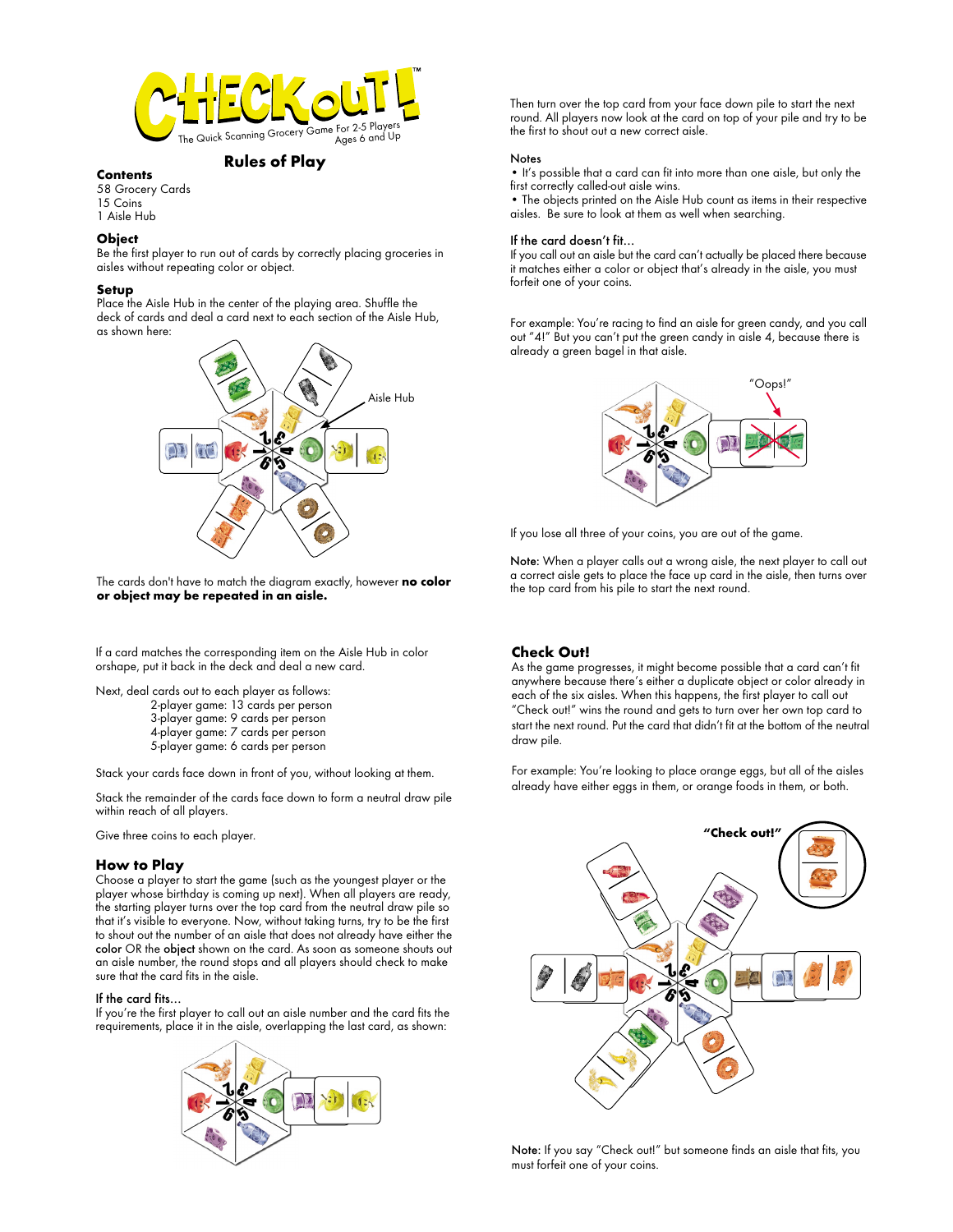# **Ties**

If two or more players call out a correct aisle at the same time, they must enter a tiebreaker round. Put the current face up card at the bottom of the neutral draw pile, the turn over the top card from that pile. The tied players (but no one else) must race to find a correct aisle for this new card.

### **Ending the Game**

The first player to run out of cards is the winner. (As soon as you turn over your last card, you win — the last card is not actually played.)

Note: If no one runs out of cards, but all other players run out of coins, the player left with coins is the winner.

# **A Word from Gamewright**

Ok, so maybe there's really no such thing as blue carrots or purple eggs. But just imagine what they would taste like! Check Out! is so much fun, you might not realize that it's also educational. Players brush up on their visual recognition and matching skills as they pay close attention to the pictures and colors on the cards. Plus, they'll enjoy playing a game with familiar products that they might see in the aisles at the grocery store and in the kitchen!

Note: In all our rules, we use either "he" or "she" to include everyone!

amewright® Games for the Infinitely Imaginative® ©2003 Gamewright, 124 Watertown Street Watertown, MA 02472 Tel: 617-924-6006 Fax: 617-924-6101 e-mail: jester@gamewright.com www.gamewright.com

A Division of Ceaco, Inc. All rights reserved. Licensed with permission from AMIGO Spiel + Freizeit GmbH Game by Reinhard Staupe Illustrations by Michelle Barbera



# **Reglas de jugar**

# **Contenido**

58 Cartas del supermercado 15 Monedas 1 Cubo de pasillo

#### **Objeto**

Para ser el primer jugador a terminar todas las cartas por poner correctamente los alimentos en los pasillos sin repetir color ni objeto.

#### **A Preparar**

Ponga el Cubo de Pasillo en el centro del área de jugar. Mezcle las cartas y reparta una carta al lado de cada sección del Cubo de Pasillo, como en este ejemplo:



Las cartas que escoge no tienen que estar iguales a este ejemplo exactamente, sin embargo, los colores y objetos no pueden estar repetidos en los pasillos.

Si una carta coincide con otro artículo correspondiente en el Cubo de Pasillo con color o objeto, guardela en la baraja y reparta una nueva carta.

Próximo, reparta las cartas a todos los jugadores así:

- 2 jugadores: 13 cartas por persona
- 3 jugadores: 9 cartas por persona
- 4 jugadores: 7 cartas por persona
- 5 jugadores: 6 cartas por persona

Apile las cartas caras debajo enfrente de usted, sin mirarlas.

Apile el resto de las cartas caras debajo para formar un montón de tomar, para que todos los jugadores puedan tocarlas.

Dé tres monedas a cada jugador.

#### **Como jugar**

Escoja un jugador para comenzar el juego (como lo más joven o el jugador que tiene el próximo cumpleaños). Cuando todos los jugadores están listos, el primer jugador dobla la primera carta del montón de tomar para que todo el mundo pueda verla. Ahora, sin turnarse, trate de ser el primero a gritar en voz alta el número de un pasillo que ya no tiene el color O el objeto mostrado en la tarjeta. Tan pronto como alguien grite el número de pasillo en voz alta, la vuelta termina y todos los jugadores deben verificar que la tarjeta cabe en el pasillo.

#### Si la tarjeta cabe…

Si usted es el primer jugador para llamar el número de pasillo y la tarjeta cabe los requisitos, pongalo en el pasillo, solapándose la última tarjeta, como mostrado:

Entonces, doble la primera carta de su boca debajo montón para empezar la próxima vuelta. Todos los jugadores ahora miran la primera tarjeta de su montón y tratan de ser el primer jugador a gritar el pasillo nuevo correcto.



#### **Notas**

• Es posible que una tarjeta pueda caber en más que un pasillo, pero solamente el primero gritado pasillo gana.

• Los objetos imprimidos en el Cubo de Pasillo valen como artículos en sus pasillos respetivos. Tenga cuidado que mirelos también cuando está buscando

#### **Si la tarjeta no cabe…**

Si llama un pasillo, pero la tarjeta no puede estar puesta allí porque coincide con un color u objeto que ya está en el pasillo, debe usted renunciar a uno de las monedas.

#### **Por ejemplo:**

Está corriendo contra buscar un pasillo para dulces verdes, y llama en voz alta '4!', pero no puede poner los dulces verdes en pasillo 4, porque ya hay pan verde en ese pasillo.

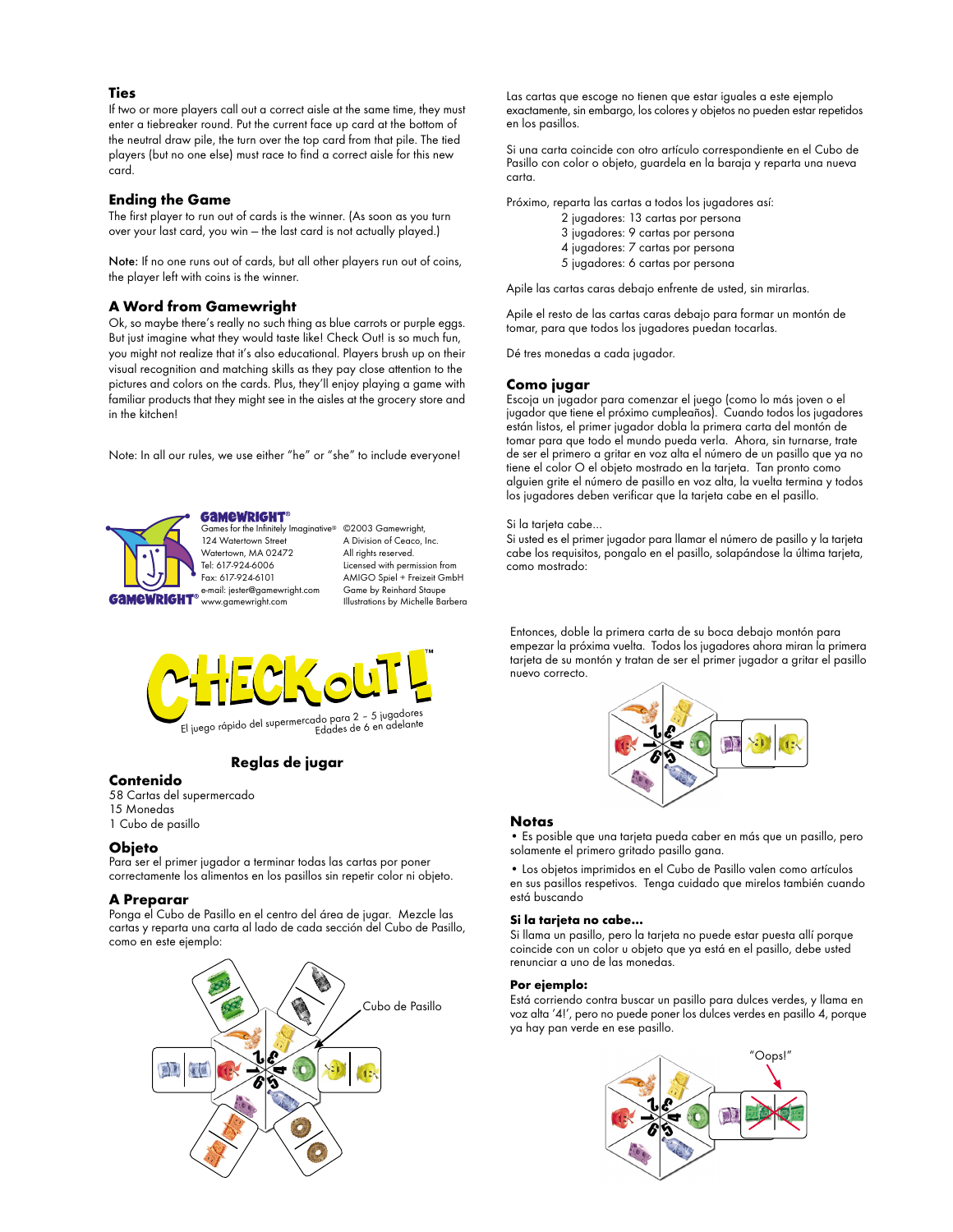Si pierde todas las tres monedas, está fuera del juego.

#### **Nota:**

Cuando un jugador llama un pasillo equivocado, el próximo jugador que grita un pasillo correcto puede poner boca arriba la tarjeta en el pasillo, y entonces doble la primera tarjeta de su montón para empezar la próxima vuelta.

# **¡Check Out!**

Como el juego avanza, es posible que una tarjeta no quepa en ningún lugar porque ya hay un objeto o color duplicado en cada de los seis pasillos. Cuando esto ocurre, el primer jugador que llama "Check Out!" gane la vuelta y puede doblar su primera tarjeta para empezar la próxima vuelta. Ponga la tarjeta que no cabe al fondo del montón de tomar neutro.

**Por ejemplo:** Quiere poner huevos anaranjados, pero todos los pasillos ya tienen huevos, o tienen una comida anaranjada, o los dos.



**Nota:** Si dice "Check Out!", pero alguien encuentra un pasillo que cabe, necesita renunciar a una de las monedas.

#### **Empatados**

Si dos o más jugadores llaman el pasillo correcto al mismo tiempo, tienen que entrar una vuelta de rompe-empatado. Ponga las tarjetas boca arriba al fondo del montón de tomar neutro, y doble la primera tarjeta del montón. El jugador empatado (y nadie más) tiene que correr a encontrar el pasillo correcto para la tarjeta nueva.

# **Al fin del juego**

El primer jugador que termina todas las tarjetas es el ganador. (Tan pronto como doble la última tarjeta, gane usted – la última tarjeta no está jugada).

**Nota:** Si nadie termina todas las tarjetas, pero todos los otros jugadores han terminado las monedas, el jugador que todavía tiene monedas es el ganador.

#### **Una palabra de Gamewright**

Bueno, zanahorias azules no son verdades, ni huevos violetas. Pero, ¡imagine el sabor! Check Out! es muy divertido, es posible que no se dé cuenta que también sea educacional. Los jugadores recogen el reconocimiento visual y habilidades de coincidir, como prestan atención a las ilustraciones y colores de las tarjetas. Además, disfrutarán jugando un juego con productos familiares que ¡quizás vean en los pasillos al supermercado y la cocina!



# **Règles du Jeu**

# **Contenu**

58 Cartes d'épicerie 15 pièces 1 moyeu d'allée

# **Objet**

Être le premier joueur d'éliminer ses cartes par mettre les articles d'épicerie aux allées sans répéter la couleur ou l'objet.



#### **Préparation**

Mettez le moyeu d'allée au centre de la table. Battez le jeu et donnez une carte à côté de chaque section du moyeu d'allée comme illustré au-dessus.

Les cartes que vous avez choisi ne doivent pas correspondre exactement comme cet exemple, mais ni la même couleur ni le même objet peut être répété en n'importe allée. Si une carte correspond avec un article du moyeu d'allée en couleur ou en objet, remettez-le au jeu et donnez une nouvelle carte.

Puis, donnez les cartes à chaque joueur ensuite:

- 2 joueurs: 13 cartes chacun
- 3 joueurs: 9 cartes chacun
- 4 joueurs: 7 cartes chacun
- 5 joueurs: 6 cartes chacun
- Empilez vos cartes face contre table devant vous sans les regarder.
- Empilez le reste des cartes face contre table. C'est le tas de tirer. Mettez le tas de tirer au centre des joueurs.
- Donnez trois pièces à chaque joueur.

#### **Comment Jouer**

Choisissez un joueur pour commencer le jeu (le plus jeune joueur ou le joueur avec le prochain anniversaire). Quand tous les joueurs sont prêts, le joueur qui commence tourne la carte en haut du tas de tirer ainsi tout le monde peut le voir. Maintenant sans jouer à tour, essayez d'être le premier de crier le nombre d'une allée qui n'a pas déjà SOIT la couleur SOIT l'objet qui est montré sur la carte. Aussi tôt qu'un joueur crie le nombre d'une allée, la ronde termine et tous les autres joueurs regardent pour être sûre que la carte est convenble en l'allée.

### **Si la carte est convenable…**

Si vous êtes le premier joueur qui annonce un nombre d'allée et la carte est convenable avec les conditions requises, mettez-le en l'allée, en recouvrant la dernière carte, comme illustré: